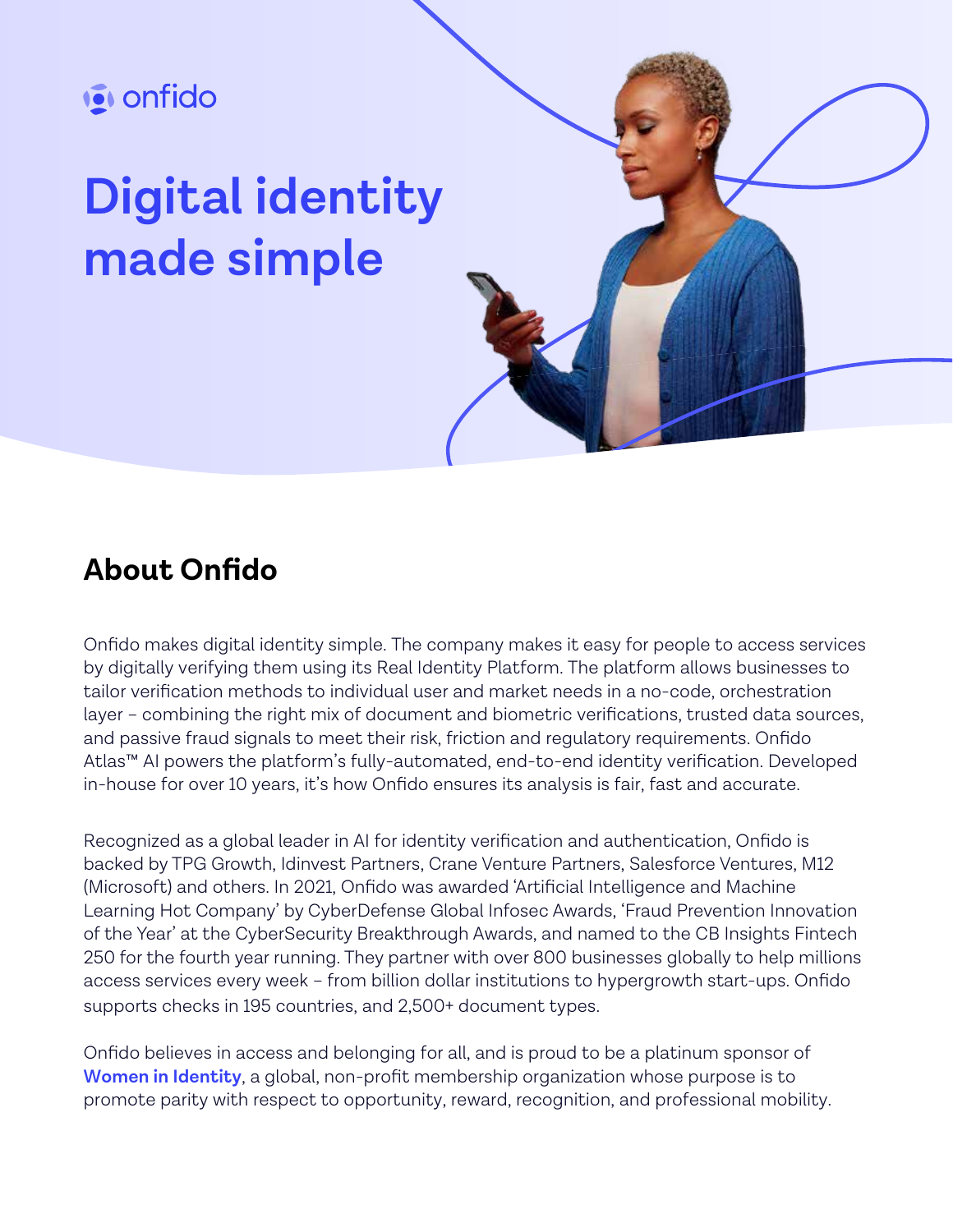#### **Key Leaders**



**Mike Tuchen** is a highly experienced executive with an established track record of scaling technology and software businesses globally. He most recently served as CEO of Talend, a leader in cloud data integration, which he took public in 2016. Prior to Talend he led Rapid7, a security software startup, and founded a marketing analytics startup in between senior management roles at Microsoft and Polycom. He holds degrees in Electrical Engineering from Brown and Stanford and an MBA from Harvard Business School where he was a Baker Scholar.

LinkedIn: [mtuchen/](https://www.linkedin.com/in/mtuchen)



**Alex Valle** is Chief Product Officer at Onfido. Alex has held product leadership positions at Google and Criteo during the past 10 years. In that time, he has launched 8 products, some of which created disruptive new business lines from zero, and others which scaled globally to \$300M and \$7B in revenue.

LinkedIn: [alexivalle/](https://www.linkedin.com/in/alexivalle)



**Husayn Kassai** is a Co-founder and Onfido Advisor. As a new machine age advocate, Husayn is a believer in technology as a catalyst for building instant trust and powering human interactions. In 2016, Husayn was named as one of Forbes' '30 under 30' and in 2020 named "Young Entrepreneur of the Year" by the Great British Entrepreneur Awards. He is a WEF Tech Pioneer; a Forbes Contributor and holds a BA in Economics and Management from Keble College, Oxford.

LinkedIn: [husaynkassai/](https://www.linkedin.com/in/husaynkassai) Twitter[: @HusaynKassai](https://twitter.com/HusaynKassai?s=20&t=zBG3ymEUFD9yRXoognMkSw)



**Ruhul Amin** is the Chief Architect and co-founder of Onfido, prior to which he was a Risk IT analyst at Mitsubishi UFJ. Ruhul is responsible for overseeing the development of Onfido's Machine Learning technology, and manages a team of over 70 specialist engineers in London and Lisbon. In 2016, Ruhul was named as one of Forbes' '30 Under 30'. He has a Masters in Engineering Science from New College, Oxford.

LinkedIn: [ruhul-amin-8125202a/](https://www.linkedin.com/in/ruhul-amin-8125202a) Twitter: [@shahruhul](https://twitter.com/shahruhul?s=20&t=StX8IjaRyyljHGzep5kLbQ)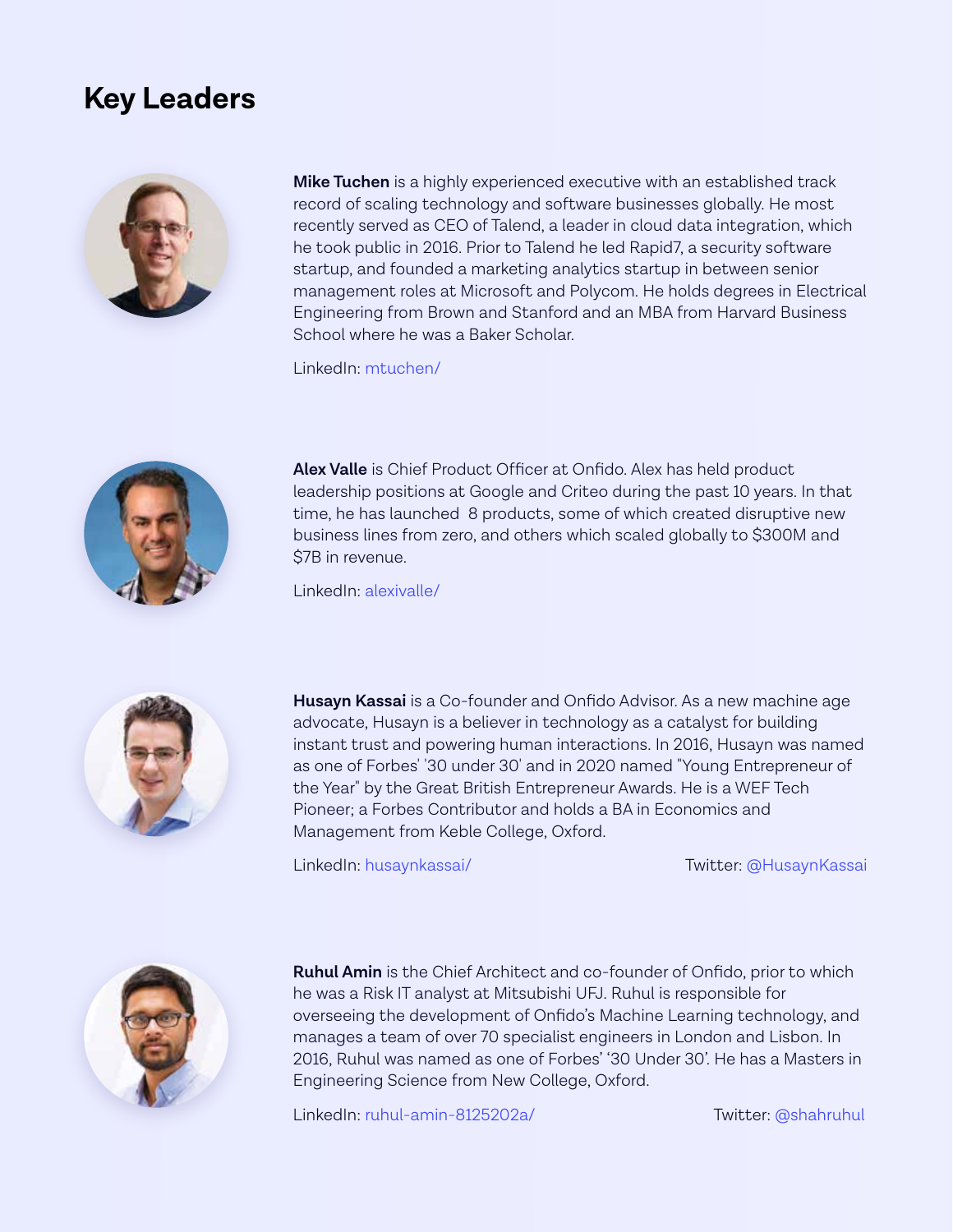### **Customer / Partner Quotes**



"Managing multiple vendors across end-user workflows is one of the biggest challenges banks can face in compliance and fraud prevention. Onfido's Real Identity Platform brings all this together, reducing that complexity and providing a valuable array of verification signals that will help make managing our customer's identity much simpler."

**Kavin Mistry** Head of Digital at TSB



"Onfido's superior speed, solid match rates and customisable checks have enabled us to rapidly scale into new markets, and add more users to our global community. Our users expect to be able to make and receive payments quickly and easily, and Onfido helps us to deliver on that promise without adding friction to their journey. They also give us the assurance we need that our users are who they claim to be, and that's invaluable as Remitly continues its global growth."

#### **Nate Spanier**

VP Global Payments and Expansion, Remitly

### **2022 - 90% revenue growth year-over-year to over \$100 million (Feb 2022) - \$100M ARR reached in July 21**

"Identity verification has become a core requirement in most consumer projects. The combination of Okta and Onfido brings together a complete offering across consumer registration, verification and authentication to help secure the consumer on-boarding experience."

#### **Stephen Lee**

VP, Technology Partnerships, Okta

"As the largest African money-transfer platform, we must walk a fine line between managing the growing complexity of AML/KYC regulations in all the countries we operate in and ensure a fast, frictionless customer onboarding experience. Onfido's Real Identity Platform simplifies this complexity and will enable us to grow more rapidly in the face of evolving fraud vectors and global regulations."

## okta

**O** Chipper

#### **Hasan Luongo**

VP of Global Marketing at Chipper Cash